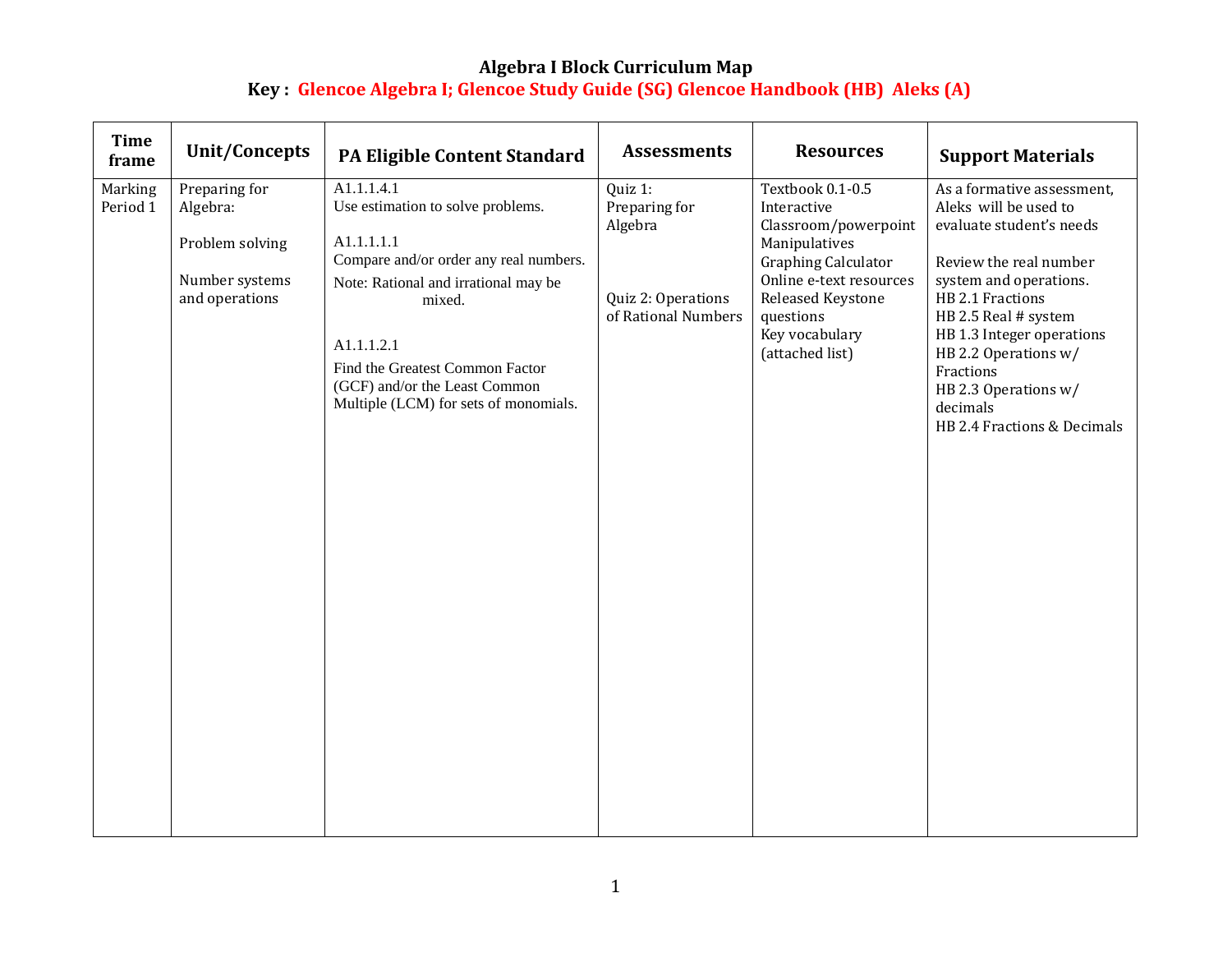| Marking<br>period 1 | Expression,<br>equations and<br>functions:<br>Variable<br>expressions and<br>properties | A1.2.1.1.1<br>Analyze a set of data for the existence of<br>a pattern and<br>represent the pattern algebraically and/or<br>graphically.<br>A1.2.1.1.2<br>Determine whether a relation is a<br>function, given a set<br>of points or a graph.<br>A1.2.1.1.3<br>Identify the domain or range of a<br>relation (may be<br>presented as ordered pairs, a graph, or a<br>table).           | Quiz 3: Variable<br>expressions and<br>properties | Textbook 1.1-1.4<br>Interactive<br>Classroom/powerpoint<br>Manipulatives<br><b>Graphing Calculator</b><br>Online e-text resources<br>Released Keystone<br>questions<br>Key vocabulary<br>(attached list)                        | As a formative assessment,<br>Aleks will be used to<br>evaluate student's needs<br>HB 6.1 Writing Expressions<br>and equations<br>HB 1.1 Order of Operations<br>SG 1.2 Order of Operations<br>HB 6.2 Simplify Expressions<br>SG 1.3 Properties of<br><b>Numbers</b><br>SG 1.4 Distributive Property |
|---------------------|-----------------------------------------------------------------------------------------|---------------------------------------------------------------------------------------------------------------------------------------------------------------------------------------------------------------------------------------------------------------------------------------------------------------------------------------------------------------------------------------|---------------------------------------------------|---------------------------------------------------------------------------------------------------------------------------------------------------------------------------------------------------------------------------------|-----------------------------------------------------------------------------------------------------------------------------------------------------------------------------------------------------------------------------------------------------------------------------------------------------|
|                     | <b>Equations</b> and<br>functions                                                       | A1.1.2.1.1<br>Write, solve, and/or apply a linear<br>equation (including<br>problem situations).<br>A1.1.2.1.2<br>Use and/or identify an algebraic property<br>to justify any step in an equation-solving<br>process.<br>Note: Linear equations only.<br>A1.1.2.1.3<br>Interpret solutions to problems in the<br>context of the<br>problem situation.<br>Note: Linear equations only. | Test 1                                            | <b>Textbook sections</b><br>$1.5 - 1.8$<br>Interactive<br>Classroom/powerpoint<br>Manipulatives<br><b>Graphing Calculator</b><br>Online e-text resources<br>Released Keystone<br>questions<br>Key vocabulary<br>(attached list) | As a formative assessment.<br>Aleks will be used to<br>evaluate student's needs<br>HB 6.3 Evaluating<br><b>Expressions and formulas</b><br>SG 1.5 Equations<br>SG 1.6 Relations<br>SG 1.7 Functions<br>SG 1.8 Interpreting Graphs                                                                   |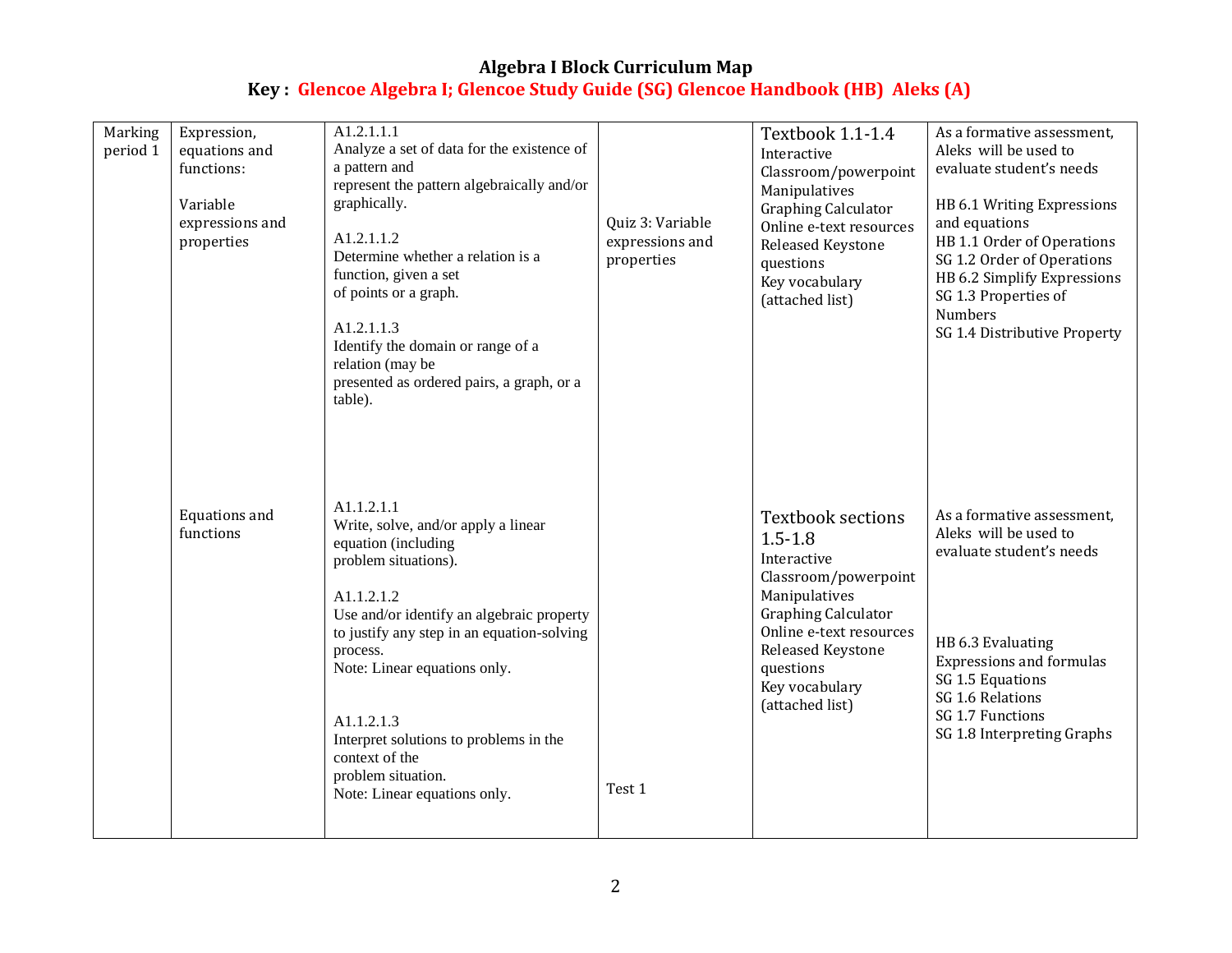| Marking<br>Period 1 | Linear equations:<br>Writing<br>Solving                                | A1.1.2.1.1<br>Write, solve, and/or apply a linear<br>equation (including<br>problem situations).<br>A1.1.2.1.2<br>Use and/or identify an algebraic property<br>to justify any step in an equation-solving<br>process.<br>Note: Linear equations only.<br>A1.1.2.1.3<br>Interpret solutions to problems in the<br>context of the<br>problem situation.<br>Note: Linear equations only. | Quiz 4: Solving<br>multi-step<br>equations<br>Quiz 5: Absolute<br>value and solving<br>equations with<br>variables on both<br>sides<br>Quiz 6: Literal<br>equations | <b>Textbook sections</b><br>$2.1 - 2.5$<br>Interactive<br>Classroom/powerpoint<br>Manipulatives<br><b>Graphing Calculator</b><br>Online e-text resources<br>Released Keystone<br>questions<br>(Key vocabulary<br>(attached list)     | As a formative assessment,<br>Aleks will be used to<br>evaluate student's needs<br>SG 2.1 Writing equations<br>HB 6.4 Solving linear<br>equations<br>SG 2.2 Solving one step<br>equations<br>SG 2.3 Solving multistep<br>equations                                                                    |
|---------------------|------------------------------------------------------------------------|---------------------------------------------------------------------------------------------------------------------------------------------------------------------------------------------------------------------------------------------------------------------------------------------------------------------------------------------------------------------------------------|---------------------------------------------------------------------------------------------------------------------------------------------------------------------|--------------------------------------------------------------------------------------------------------------------------------------------------------------------------------------------------------------------------------------|-------------------------------------------------------------------------------------------------------------------------------------------------------------------------------------------------------------------------------------------------------------------------------------------------------|
|                     | Applications:<br>Ratios and<br>Proportions<br><b>Literal Equations</b> |                                                                                                                                                                                                                                                                                                                                                                                       | Test 2                                                                                                                                                              | <b>Textbook sections</b><br>$0.6, 2.6 - 2.8$<br>Interactive<br>Classroom/powerpoint<br>Manipulatives<br><b>Graphing Calculator</b><br>Online e-text resources<br>Released Keystone<br>questions<br>Key vocabulary<br>(attached list) | As a formative assessment,<br>Aleks will be used to<br>evaluate student's needs<br>SG 2.4 Equations with<br>variables on both sides<br>HB 6.5 Ratio & proportions<br>SG 2.6 Ratios and<br>Proportions<br>HB 2.7 Using and finding<br>percents<br>SG 2.7 Percent of change<br>SG 2.8 Literal equations |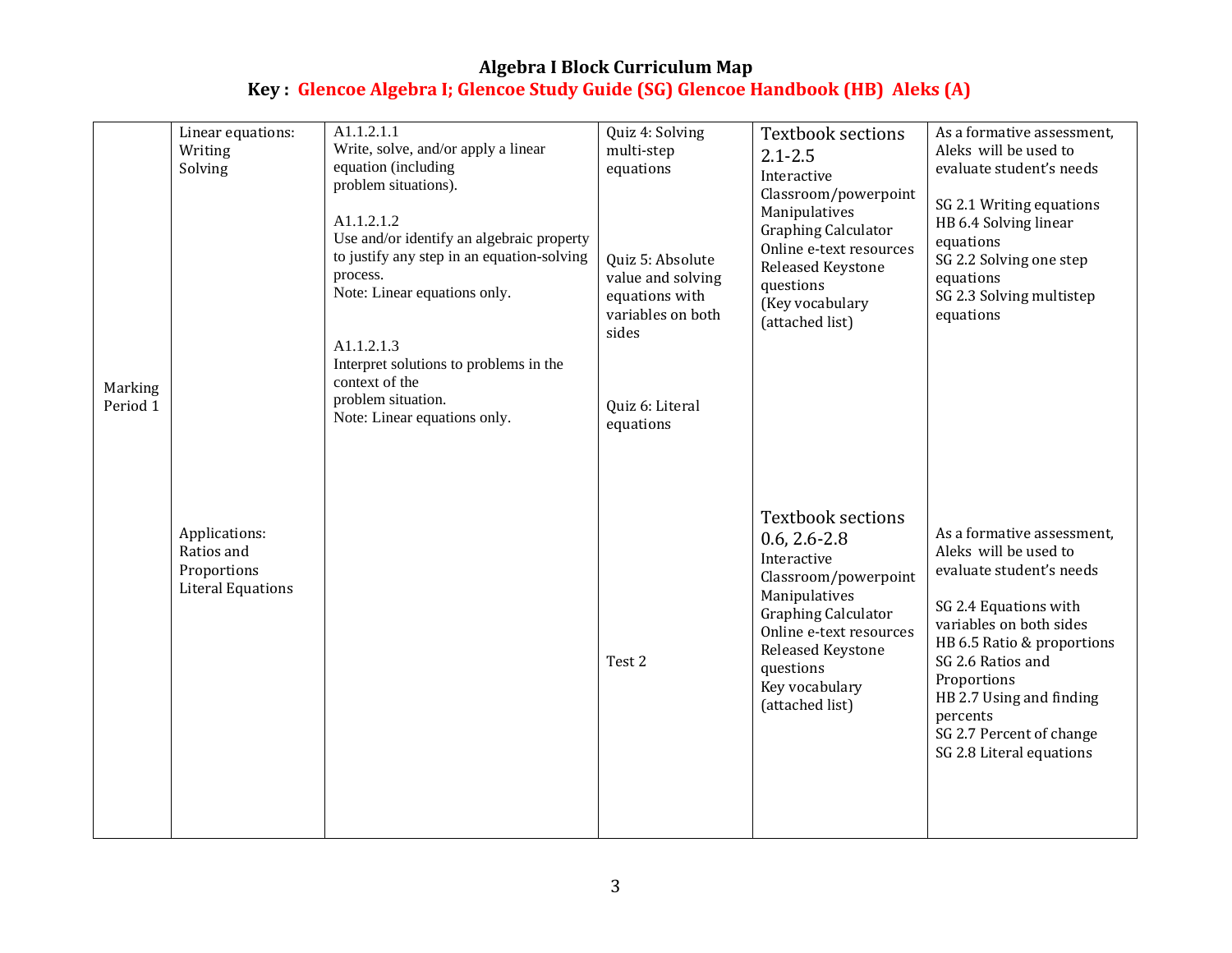| <b>Linear Functions:</b><br>Graph<br>Slope               | A1.2.1.2.1<br>Create, interpret, and/or use the<br>equation, graph, or<br>table of a linear function.<br>A1.2.1.2.2<br>Translate from one representation of a<br>linear function to another (i.e., graph,<br>table, and equation). | Quiz 7: Graphing<br>lines | Textbook 3.1, 3.3<br>Interactive<br>Classroom/powerpoint<br>Manipulatives<br><b>Graphing Calculator</b><br>Online e-text resources<br>Released Keystone<br>questions<br>Key vocabulary<br>(attached list) | As a formative assessment,<br>Aleks will be used to<br>evaluate student's needs<br>HB 6.7 Graphing on<br>coordinate plane<br>SG 3.1 Graphing linear<br>equations<br>SG 3.2 Solving linear<br>equations by graphing<br>HB 6.8 Slope and intercept<br>SG 3.3 Rate of change and<br>slope |
|----------------------------------------------------------|------------------------------------------------------------------------------------------------------------------------------------------------------------------------------------------------------------------------------------|---------------------------|-----------------------------------------------------------------------------------------------------------------------------------------------------------------------------------------------------------|----------------------------------------------------------------------------------------------------------------------------------------------------------------------------------------------------------------------------------------------------------------------------------------|
| Applications of<br>linear functions:<br>Direct variation |                                                                                                                                                                                                                                    | Test 3                    | Textbook 3.4<br>Interactive<br>Classroom/powerpoint<br>Manipulatives<br><b>Graphing Calculator</b><br>Online e-text resources<br>Released Keystone<br>questions<br>(Key vocabulary<br>(attached list)     | As a formative assessment,<br>Aleks will be used to<br>evaluate student's needs<br>HB 6.9 Direct Variation<br>SG 3.4 Direct Variation                                                                                                                                                  |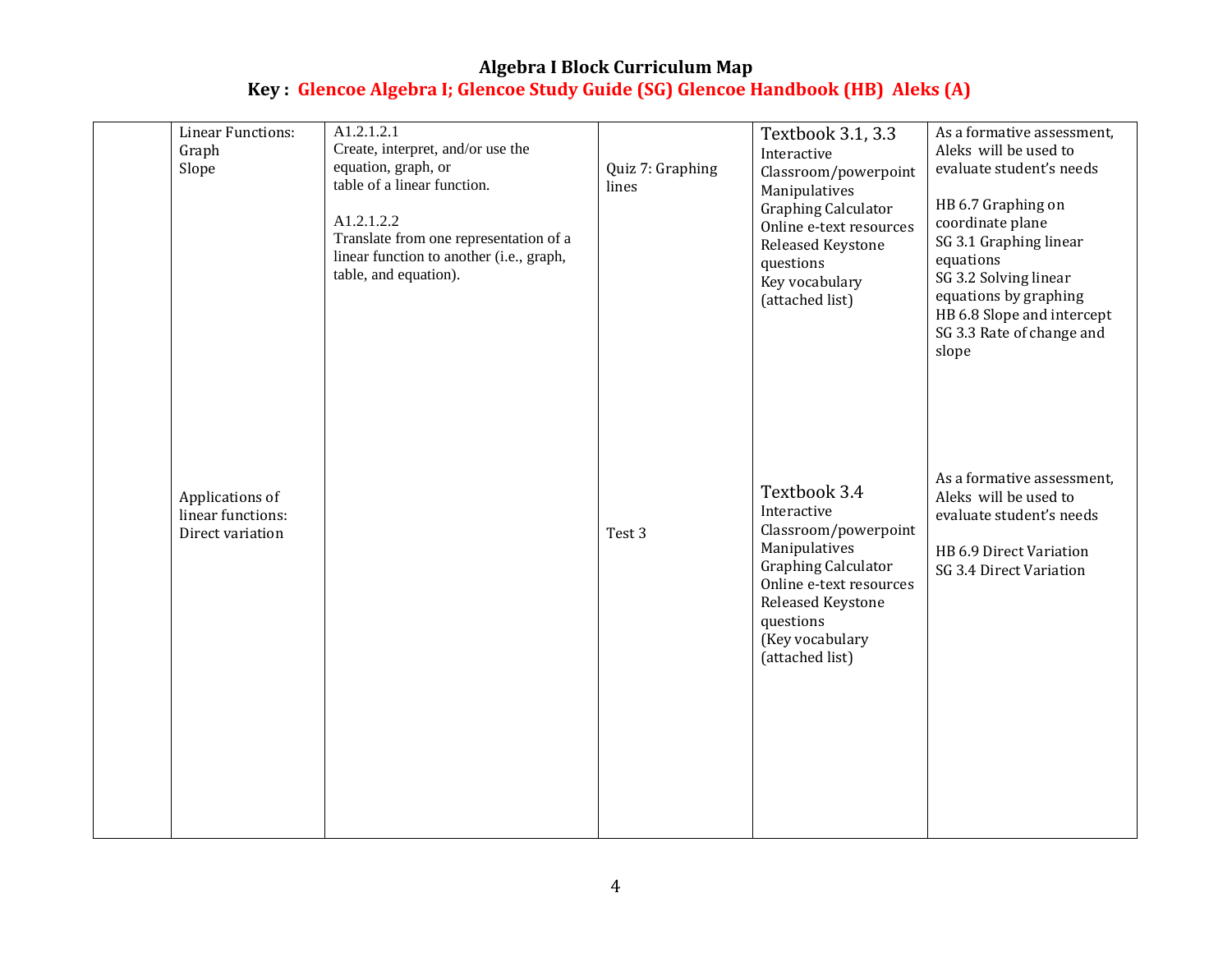| Marking<br>period 2 | Equations of lines:<br>Graphing<br>Writing | A1.2.1.2.1<br>Create, interpret, and/or use the<br>equation, graph, or<br>table of a linear function.<br>A1.2.1.2.2<br>Translate from one representation of a<br>linear function to another (i.e., graph,<br>table, and equation).                                                                                                                                                                                                                      | Quiz 9:<br><b>Equations of lines</b>                                          | Textbook 4.1-4.3<br>Interactive<br>Classroom/powerpoint<br>Manipulatives<br><b>Graphing Calculator</b><br>Online e-text resources<br>Released Keystone<br>questions<br>Key vocabulary<br>(attached list) | As a formative assessment,<br>Aleks will be used to<br>evaluate student's needs<br>HB 6.8 Slope and intercept<br>SG 4.1 Graphing equations<br>slope intercept form<br>SG 4.2 Writing equations in<br>slope intercept form<br>SG 4.4 Parallel and<br>perpendicular lines |
|---------------------|--------------------------------------------|---------------------------------------------------------------------------------------------------------------------------------------------------------------------------------------------------------------------------------------------------------------------------------------------------------------------------------------------------------------------------------------------------------------------------------------------------------|-------------------------------------------------------------------------------|----------------------------------------------------------------------------------------------------------------------------------------------------------------------------------------------------------|-------------------------------------------------------------------------------------------------------------------------------------------------------------------------------------------------------------------------------------------------------------------------|
|                     | Lines of best fit                          | A1.2.2.1.1<br>Identify, describe, and/or use constant<br>rates of change.<br>A1.2.2.1.2<br>Apply the concept of linear rate of<br>change (slope) to<br>solve problems.<br>A1.2.2.1.3<br>Write or identify a linear equation when<br>given<br>•• the graph of the line,<br>• two points on the line, or<br>• the slope and a point on the line.<br>A1.2.2.1.4<br>Determine the slope and/or y-intercept<br>represented by<br>a linear equation or graph. | Quiz 10: best fit<br>equations and<br>parallel and<br>perpendicular<br>Test 4 | Textbook 4.4-4.5<br>Interactive<br>Classroom/powerpoint<br>Manipulatives<br><b>Graphing Calculator</b><br>Online e-text resources<br>Released Keystone<br>questions<br>Key vocabulary<br>(attached list) | As a formative assessment,<br>Aleks will be used to<br>evaluate student's needs<br>HB 4.3 Analyzing data<br>SG 4.5 Scatterplots and lines<br>of best fit, correlation                                                                                                   |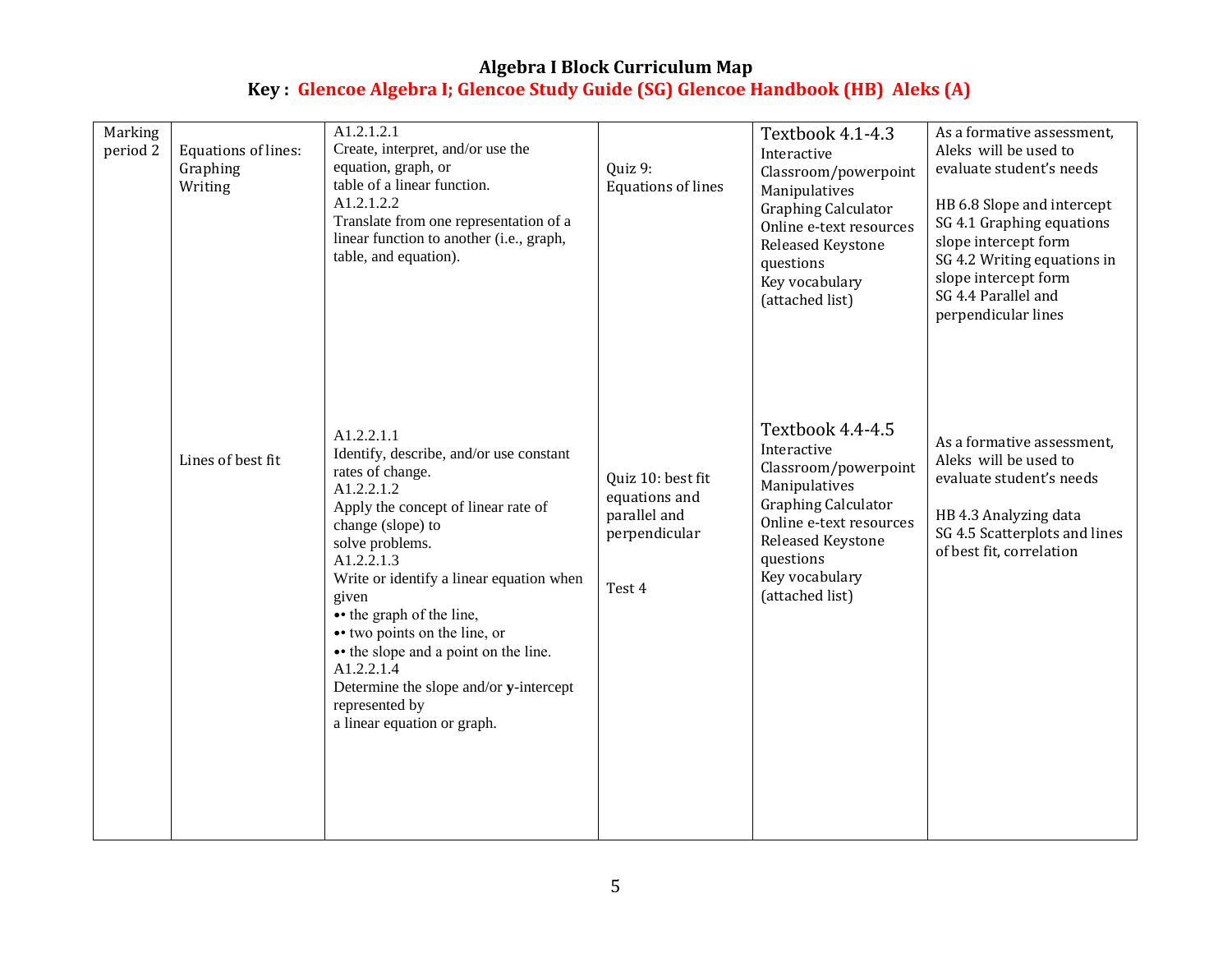| Marking<br>period 2 | Inequalities:<br>Solving                                              | A1.2.2.2.1<br>Draw, identify, find, and/or write an<br>equation for a line of best fit for a scatter<br>plot.<br>A1.2.3.2.2<br>Analyze data, make predictions, and/or<br>answer<br>questions based on displayed data (box-<br>and-whisker<br>plots, stem-and-leaf plots, scatter plots,<br>measures of<br>central tendency, or other<br>representations).                                                                                                                                                                                                            | Quiz 11: Solving<br>inequalities                                                    | Textbook 5.1-5.3<br>Interactive<br>Classroom/powerpoint<br>Manipulatives<br><b>Graphing Calculator</b><br>Online e-text resources<br><b>Released Keystone</b><br>questions<br>Key vocabulary<br>(attached list) | As a formative assessment,<br>Aleks will be used to<br>evaluate student's needs<br>HB 6.6 Inequalities<br>SG 5.1 Solving inequalities<br>by adding and subtracting<br>SG 5.2 Solving inequalities<br>by multiplying and dividing<br>SG 5.3 Solving multistep<br>inequalities |
|---------------------|-----------------------------------------------------------------------|----------------------------------------------------------------------------------------------------------------------------------------------------------------------------------------------------------------------------------------------------------------------------------------------------------------------------------------------------------------------------------------------------------------------------------------------------------------------------------------------------------------------------------------------------------------------|-------------------------------------------------------------------------------------|-----------------------------------------------------------------------------------------------------------------------------------------------------------------------------------------------------------------|------------------------------------------------------------------------------------------------------------------------------------------------------------------------------------------------------------------------------------------------------------------------------|
| Marking<br>period 2 | Linear inequalities:<br>Compound<br><b>Absolute Value</b><br>Graphing | A1.1.3.1.1<br>Write or solve compound inequalities<br>and/or graph<br>their solution sets on a number line (may<br>include<br>absolute value inequalities).<br>A1.1.3.1.2<br>Identify or graph the solution set to a<br>linear inequality<br>on a number line.<br>A1.1.3.1.3<br>Interpret solutions to problems in the<br>context of the<br>problem situation.<br>Note: Limit to linear inequalities.<br>A1.1.3.1.1<br>Write or solve compound inequalities<br>and/or graph<br>their solution sets on a number line (may<br>include<br>absolute value inequalities). | Quiz 12: Compound<br>and Absolute Value<br>inequalities and<br>Test 5: Inequalities | Textbook 5.4-5.6<br>Interactive<br>Classroom/powerpoint<br>Manipulatives<br><b>Graphing Calculator</b><br>Online e-text resources<br>Released Keystone<br>questions<br>Key vocabulary<br>(attached list)        | As a formative assessment,<br>Aleks will be used to<br>evaluate student's needs<br>SG 5.4 Compound<br>inequalities<br>SG 5.5 Inequalities with<br>absolute value<br>SG 5.6 Graphing inequalities<br>in two variables                                                         |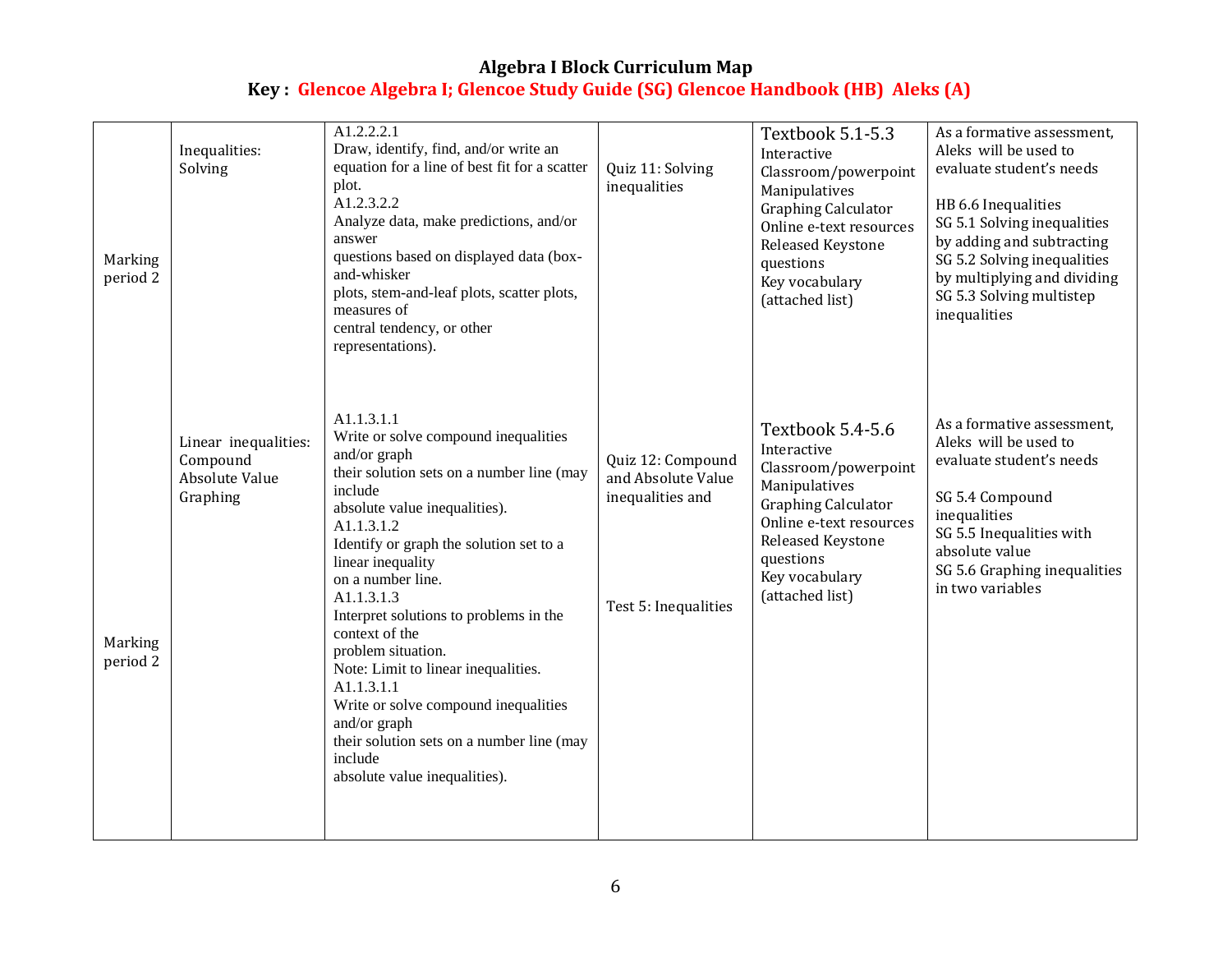|                     | Systems of<br>equations:<br>Graphing<br>Solving | A1.1.3.2.1<br>Write and/or solve a system of linear<br>inequalities using graphing.<br>Note: Limit systems to two linear<br>inequalities.<br>A1.1.3.2.2<br>Interpret solutions to problems in the<br>context of the<br>problem situation.<br>Note: Limit systems to two linear<br>inequalities.                                                                  | Quiz 13: Systems                                       | Textbook 6.1-6.4<br>Interactive<br>Classroom/powerpoint<br>Manipulatives<br>Graphing Calculator<br>Online e-text resources<br>Released Keystone<br>questions<br>Key vocabulary<br>(attached list) | As a formative assessment,<br>Aleks will be used to<br>evaluate student's needs<br>HB 6.10 Systems of<br>equations<br>SG 6.1 Graphing systems of<br>equations<br>SG 6.2 Solving systems using<br>substitution<br>SG 6.3 Solving systems using<br>elimination<br>SG 6.4 Elimination using<br>multiplication |
|---------------------|-------------------------------------------------|------------------------------------------------------------------------------------------------------------------------------------------------------------------------------------------------------------------------------------------------------------------------------------------------------------------------------------------------------------------|--------------------------------------------------------|---------------------------------------------------------------------------------------------------------------------------------------------------------------------------------------------------|------------------------------------------------------------------------------------------------------------------------------------------------------------------------------------------------------------------------------------------------------------------------------------------------------------|
| Marking<br>period 2 | Applications and<br>Systems of<br>inequalities  | A1.1.2.2.1<br>Write and/or solve a system of linear<br>equations<br>(including problem situations) using<br>graphing,<br>substitution, and/or elimination.<br>Note: Limit systems to two linear<br>equations.<br>A1.1.2.2.2<br>Interpret solutions to problems in the<br>context of the<br>problem situation.<br>Note: Limit systems to two linear<br>equations. | Quiz 14:<br>Applications and<br>inequalities<br>Test 6 | Textbook 6.5-6.6<br>Interactive<br>Classroom/powerpoint<br>Manipulatives<br>Graphing Calculator<br>Online e-text resources<br>Released Keystone<br>questions<br>Key vocabulary<br>(attached list) | SG 6.5 Applying systems of<br>linear equations<br>SG 6.6 Systems of linear<br>inequalities                                                                                                                                                                                                                 |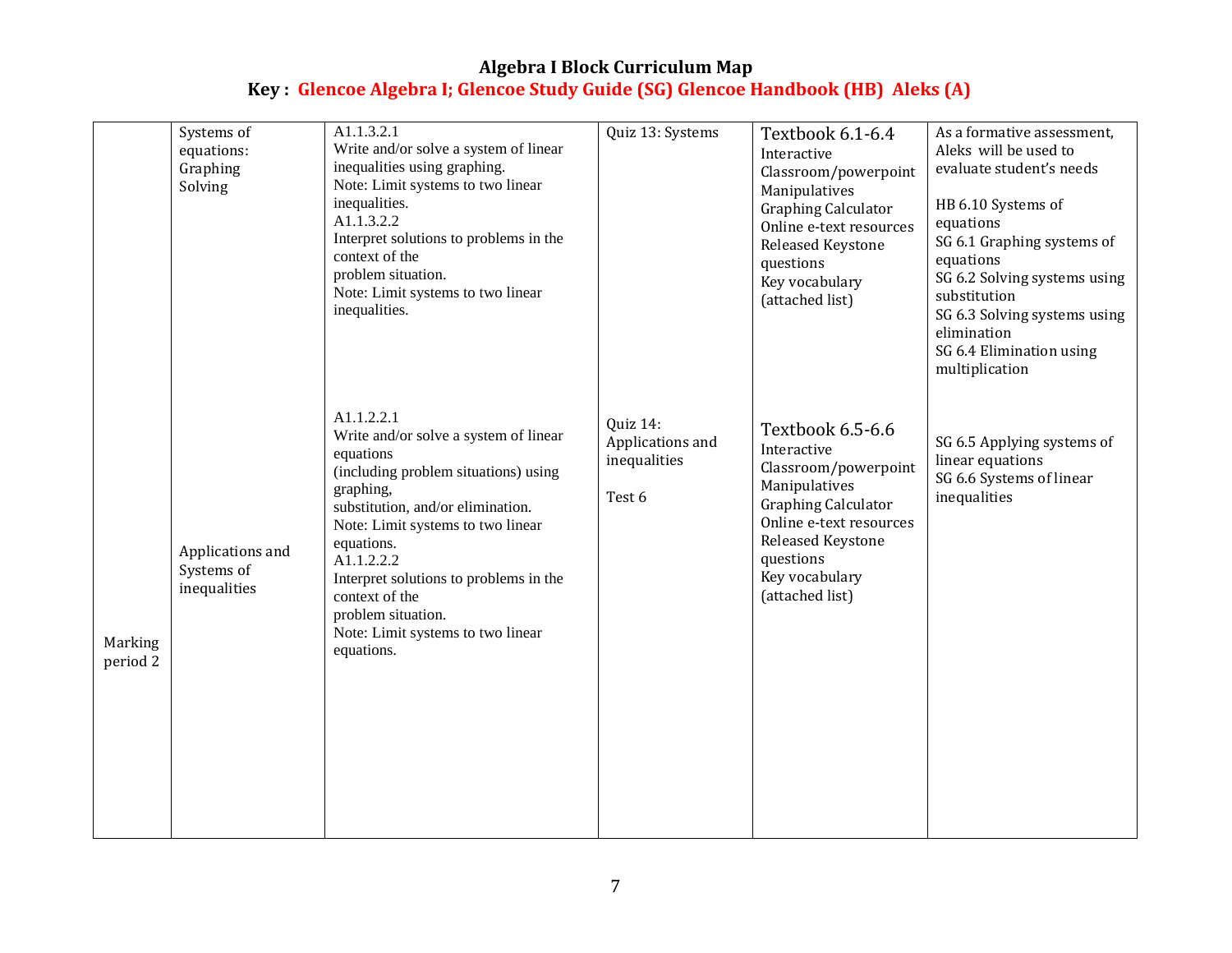| Marking<br>period 3 | Exponents:<br>Properties<br>Scientific notation<br>Percents | A1.1.1.3.1<br>Simplify/evaluate expressions involving<br>properties/laws of exponents, roots,<br>and/or absolute values to solve<br>problems.<br>Note: Exponents should be integers from<br>$-10$ to 10. | Quiz 15:<br>Exponential<br>properties 7.1<br>Quiz 16:<br>Exponential<br>properties 7.2<br>Quiz 17:<br>Exponential<br>growth/decay,<br>scientific notation<br>and percents | Textbook 7.1, 7.2,<br>7.4<br>Interactive<br>Classroom/powerpoint<br>Manipulatives<br><b>Graphing Calculator</b><br>Online e-text resources<br>Released Keystone<br>questions<br>Key vocabulary<br>(attached list)<br>2.7 Percents<br>7.6 Growth and<br>Decay Formula | As a formative assessment,<br>Aleks will be used to<br>evaluate student's needs<br>HB 2.6 Percents<br>HB 3.1 Powers and<br>exponents<br>SG 7.1 Multiplication<br>Properties of exponents<br>HB 3.4 Laws of exponents<br>SG 7.2 Division properties of<br>exponents<br>SG 7.3 Rational exponents<br>HB 3.3 Scientific notation<br>SG 7.4 Scientific notation |
|---------------------|-------------------------------------------------------------|----------------------------------------------------------------------------------------------------------------------------------------------------------------------------------------------------------|---------------------------------------------------------------------------------------------------------------------------------------------------------------------------|----------------------------------------------------------------------------------------------------------------------------------------------------------------------------------------------------------------------------------------------------------------------|-------------------------------------------------------------------------------------------------------------------------------------------------------------------------------------------------------------------------------------------------------------------------------------------------------------------------------------------------------------|
|                     |                                                             |                                                                                                                                                                                                          | Test 7                                                                                                                                                                    |                                                                                                                                                                                                                                                                      |                                                                                                                                                                                                                                                                                                                                                             |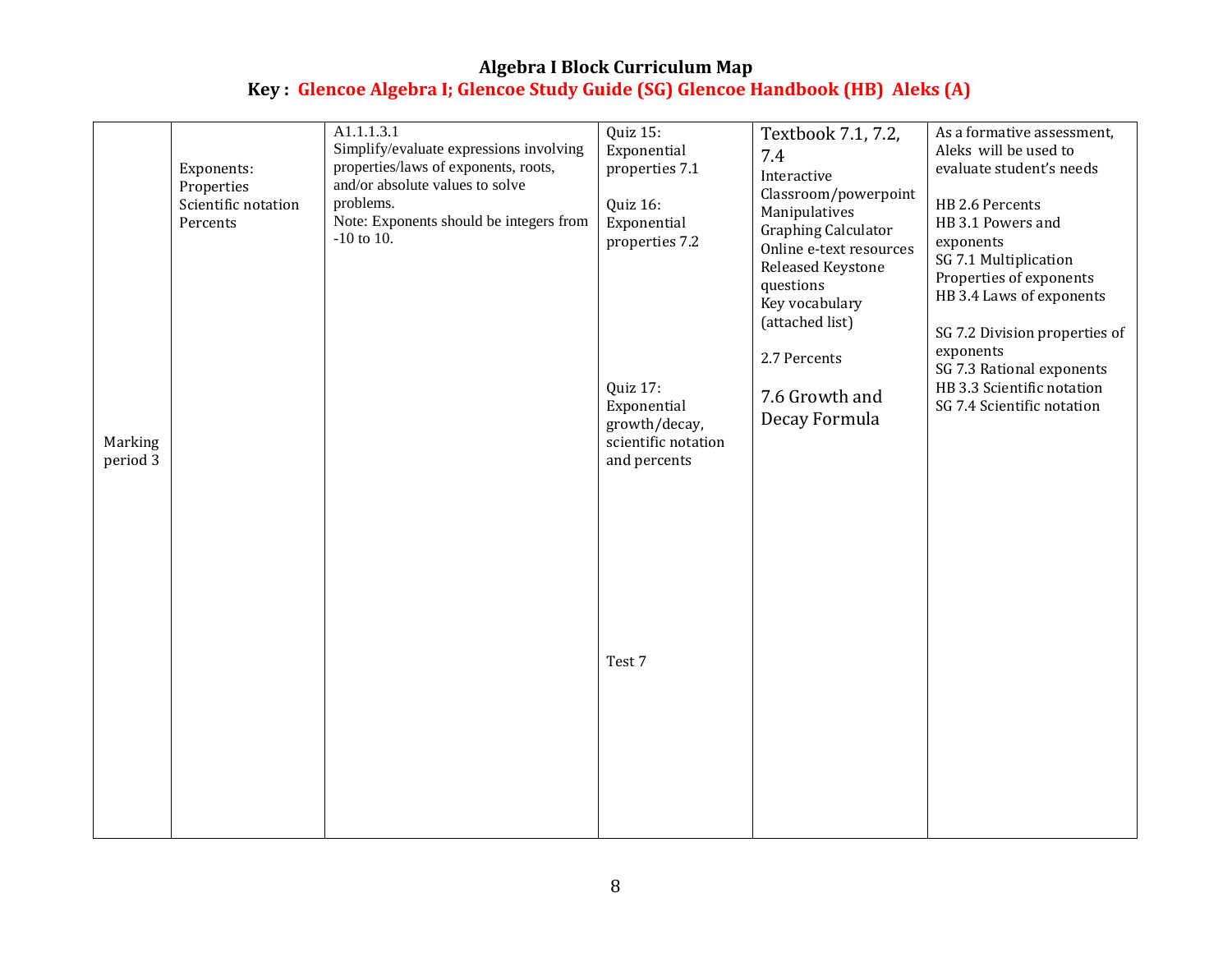|                     | Polynomials:<br>Operations         | A1.1.1.5.1<br>Add, subtract, and/or multiply<br>polynomial expressions<br>(express answers in simplest form).<br>Note: Nothing larger than a binomial<br>multiplied by a<br>trinomial.                                             | Quiz 18:<br>polynomials 8.1-8.3                 | Textbook 8.1-8.4<br>Interactive<br>Classroom/powerpoint<br>Manipulatives<br>Graphing Calculator<br>Online e-text resources<br>Released Keystone<br>questions<br>Key vocabulary<br>(attached list)        | As a formative assessment,<br>Aleks will be used to<br>evaluate student's needs<br>SG 8.1 Adding polynomials<br>SG 8.2 Multiplying<br>polynomials by a monomial<br>SG 8.3 Multiplying<br>polynomials<br>SG 8.4 Special Products                             |
|---------------------|------------------------------------|------------------------------------------------------------------------------------------------------------------------------------------------------------------------------------------------------------------------------------|-------------------------------------------------|----------------------------------------------------------------------------------------------------------------------------------------------------------------------------------------------------------|-------------------------------------------------------------------------------------------------------------------------------------------------------------------------------------------------------------------------------------------------------------|
|                     | Factoring                          | A1.1.1.5.2<br>Factor algebraic expressions, including<br>difference of<br>squares and trinomials.<br>Note: Trinomials are limited to the form<br>$ax^2+bx+c$ where a is equal to 1 after<br>factoring out all<br>monomial factors. | Quiz 19:<br>Factoring 1<br>Quiz 20: Factoring 2 | Textbook 8.5-8.9<br>Interactive<br>Classroom/powerpoint<br>Manipulatives<br><b>Graphing Calculator</b><br>Online e-text resources<br>Released Keystone<br>questions<br>Key vocabulary<br>(attached list) | As a formative assessment.<br>Aleks will be used to<br>evaluate student's needs<br>SG 8.5 Using the distributive<br>property<br>HB 1.2 Factors and multiples<br>SG 8.6 Factoring quadratics<br>with leading coefficient of 1<br>SG 8.7 Factoring quadratics |
| Marking<br>period 3 | Simplifying Rational<br>Expression | A1.1.1.5.3<br>Simplify/reduce a rational algebraic<br>expressions                                                                                                                                                                  | Test 8<br>Quiz 21:<br>Rational<br>Expressions   | Textbook 11.3, 11.4<br>Interactive<br>Classroom/powerpoint<br>Manipulatives<br><b>Graphing Calculator</b><br>Online e-text resources<br>Released Keystone<br>questions                                   | As a formative assessment,<br>Aleks will be used to<br>evaluate student's needs<br>SG 11.3 Simplifying rational<br>expressions                                                                                                                              |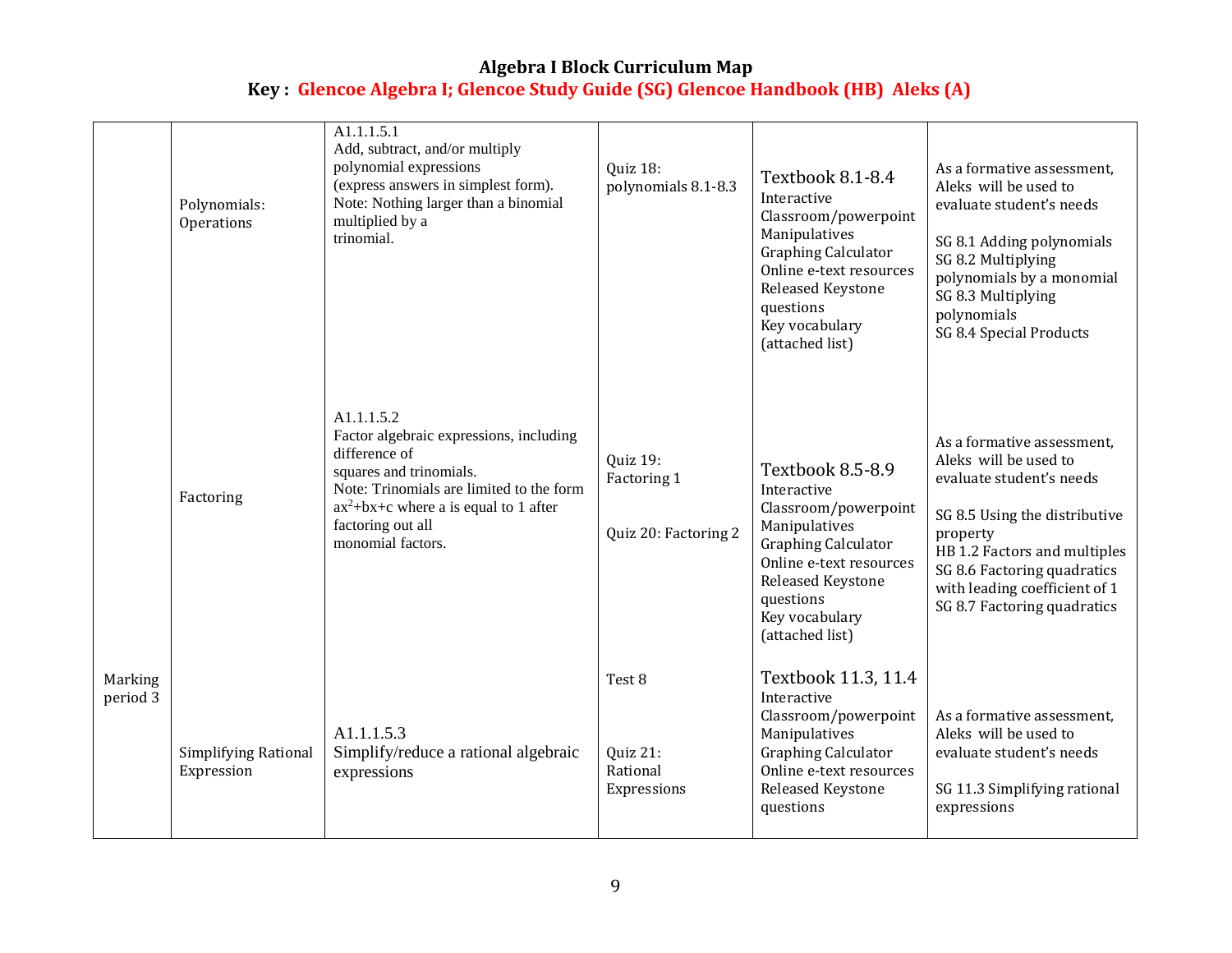|                     | Simplifying Radicals<br>expressions and<br>Pythagorean<br>Theorem | A1.1.1.1.2<br>Simplify square roots.<br>A1.2.3.1.1<br>Calculate and/or interpret the range,<br>quartiles, and<br>interquartile range of data.<br>A1.2.3.2.1                                                                                                                                                                                                                                                                                                                                                                                                                                       | Quiz 22:<br>Radicals                      | Textbook 10.2,<br>10.4, 10.5, 7.3<br>Interactive<br>Classroom/powerpoint<br>Manipulatives<br><b>Graphing Calculator</b><br>Online e-text resources<br>Released Keystone<br>questions | As a formative assessment,<br>Aleks will be used to<br>evaluate student's needs<br>HB 3.2 Square and cube<br>roots<br>SG 10.2 Simplifying radicals<br>HB 7.9 Pythagorean<br>Thoerem                     |
|---------------------|-------------------------------------------------------------------|---------------------------------------------------------------------------------------------------------------------------------------------------------------------------------------------------------------------------------------------------------------------------------------------------------------------------------------------------------------------------------------------------------------------------------------------------------------------------------------------------------------------------------------------------------------------------------------------------|-------------------------------------------|--------------------------------------------------------------------------------------------------------------------------------------------------------------------------------------|---------------------------------------------------------------------------------------------------------------------------------------------------------------------------------------------------------|
| Marking<br>period 4 | Probability and<br><b>Statistics</b>                              | Estimate or calculate to make<br>predictions based on a<br>circle, line, bar graph, measures of<br>central tendency, or other<br>representations.<br>A1.2.3.2.2<br>Analyze data, make predictions, and/or<br>answer<br>questions based on displayed data (box-<br>and-whisker<br>plots, stem-and-leaf plots, scatter plots,<br>measures of<br>central tendency, or other<br>representations).<br>A1.2.3.3.1<br>Find probabilities for compound events<br>(e.g., find)<br>probability of red and blue, find<br>probability of red or<br>blue) and represent as a fraction,<br>decimal, or percent. | Quiz 23:<br>Probability and<br>Statistics | Textbook 0.11-<br>0.13, 12.6<br>Interactive<br>Classroom/powerpoint<br>Manipulatives<br>Graphing Calculator<br>Online e-text resources<br>Released Keystone<br>questions             | As a formative assessment,<br>Aleks will be used to<br>evaluate student's needs<br>HB 4.6 Probability<br>HB 4.1 Collecting data<br>HB 4.2 Displaying data<br>HB 4.3 Analyzing data<br>HB 4.4 Statistics |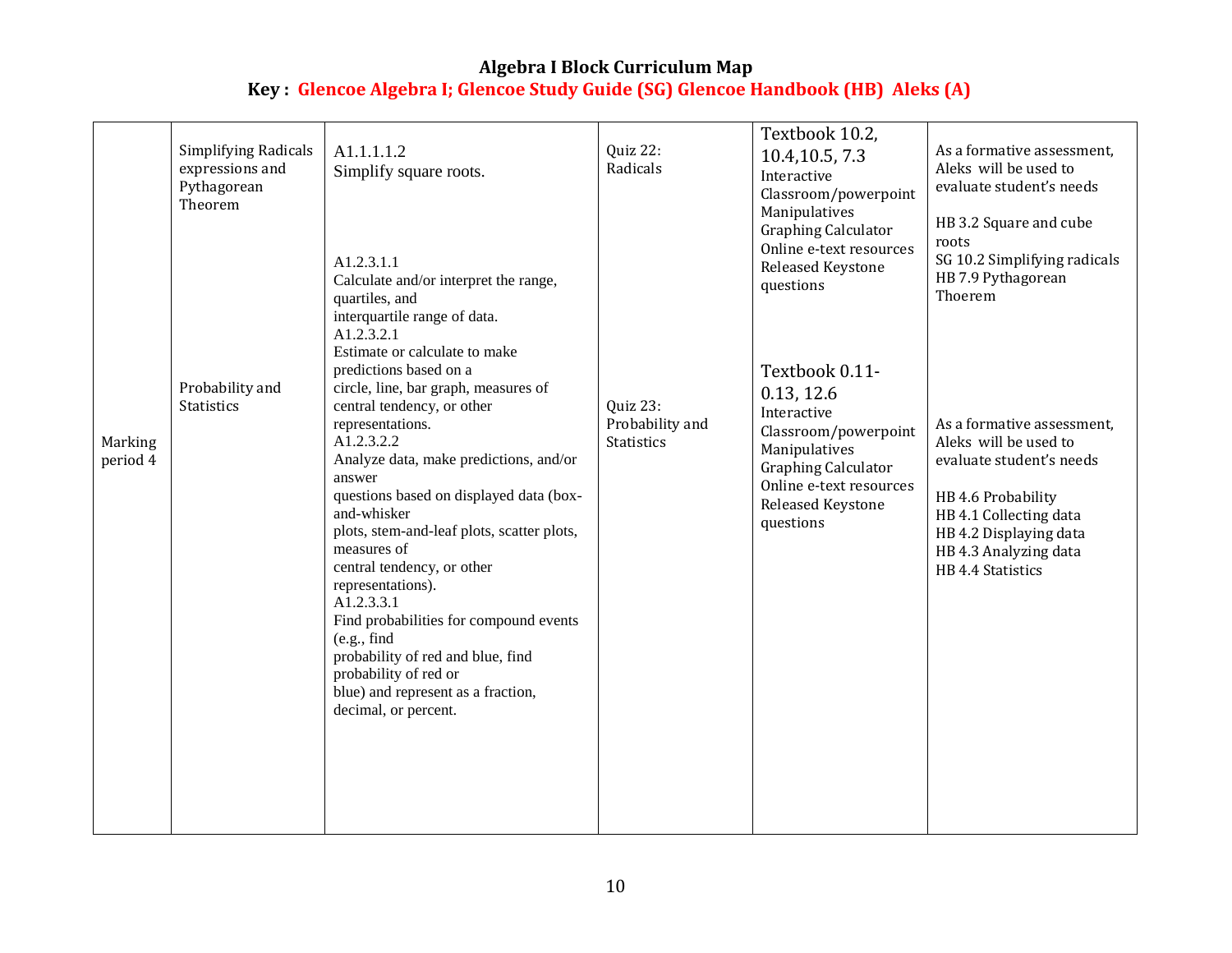|                     |                      | Keystone Review           |               |  |
|---------------------|----------------------|---------------------------|---------------|--|
| Marking<br>period 4 | <b>Triangle Trig</b> | Quiz 24:<br>Triangle Trig | Textbook 10.6 |  |
|                     |                      | Final Exam                |               |  |
|                     |                      |                           |               |  |
|                     |                      |                           |               |  |
|                     |                      |                           |               |  |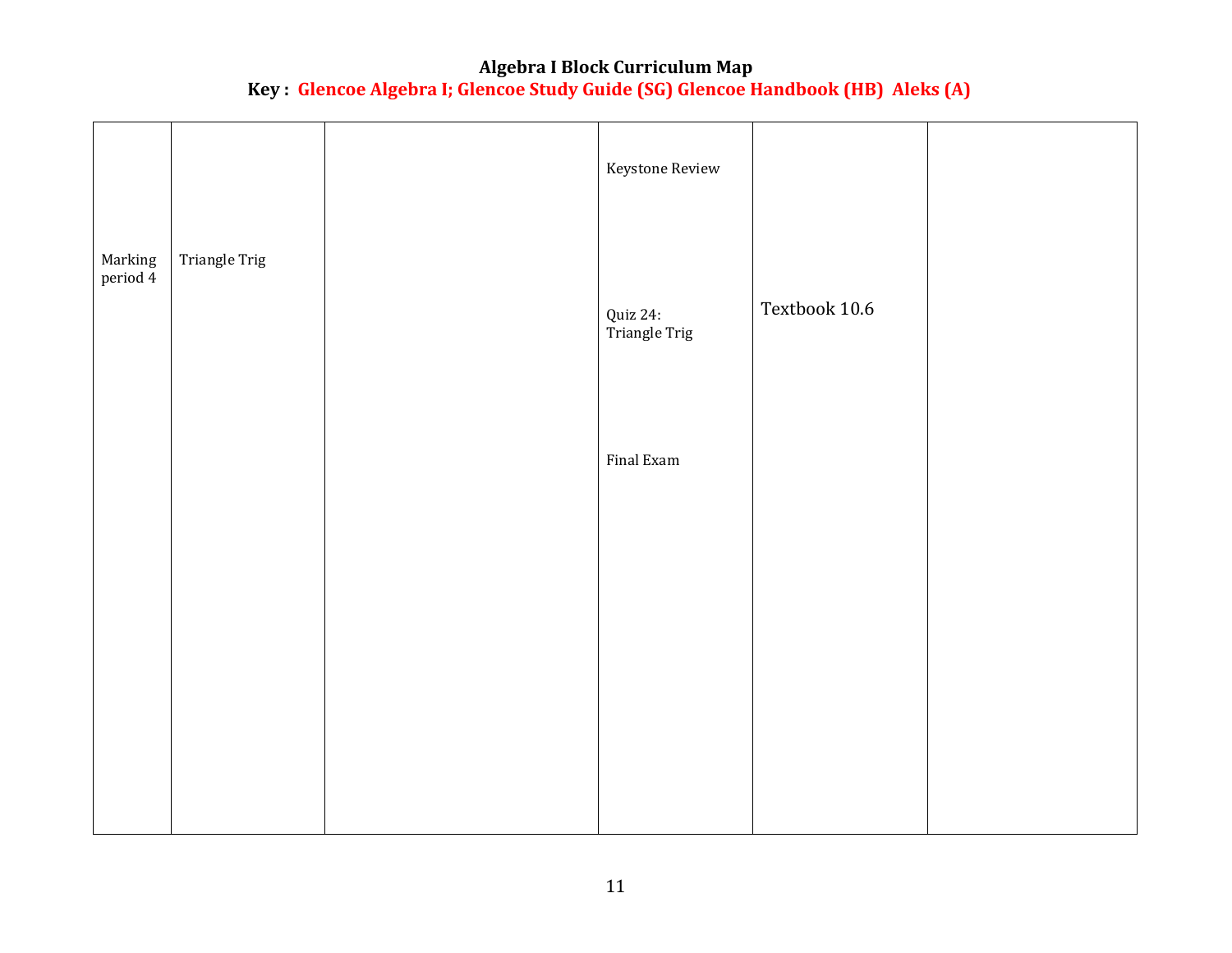| Algebra I Block Curriculum Map                                                   |  |  |
|----------------------------------------------------------------------------------|--|--|
| Key: Glencoe Algebra I; Glencoe Study Guide (SG) Glencoe Handbook (HB) Aleks (A) |  |  |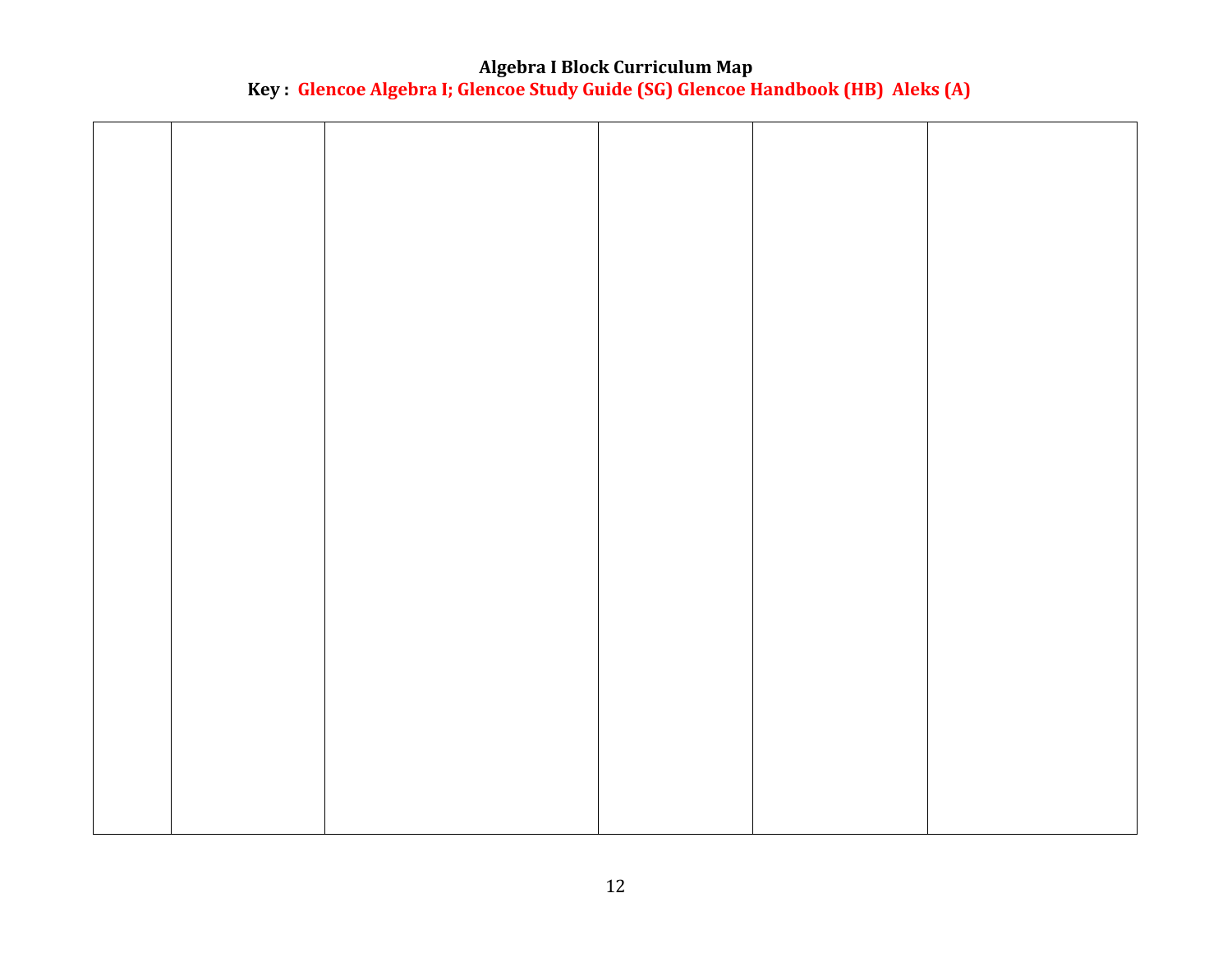| Algebra I Block Curriculum Map                                                   |  |
|----------------------------------------------------------------------------------|--|
| Key: Glencoe Algebra I; Glencoe Study Guide (SG) Glencoe Handbook (HB) Aleks (A) |  |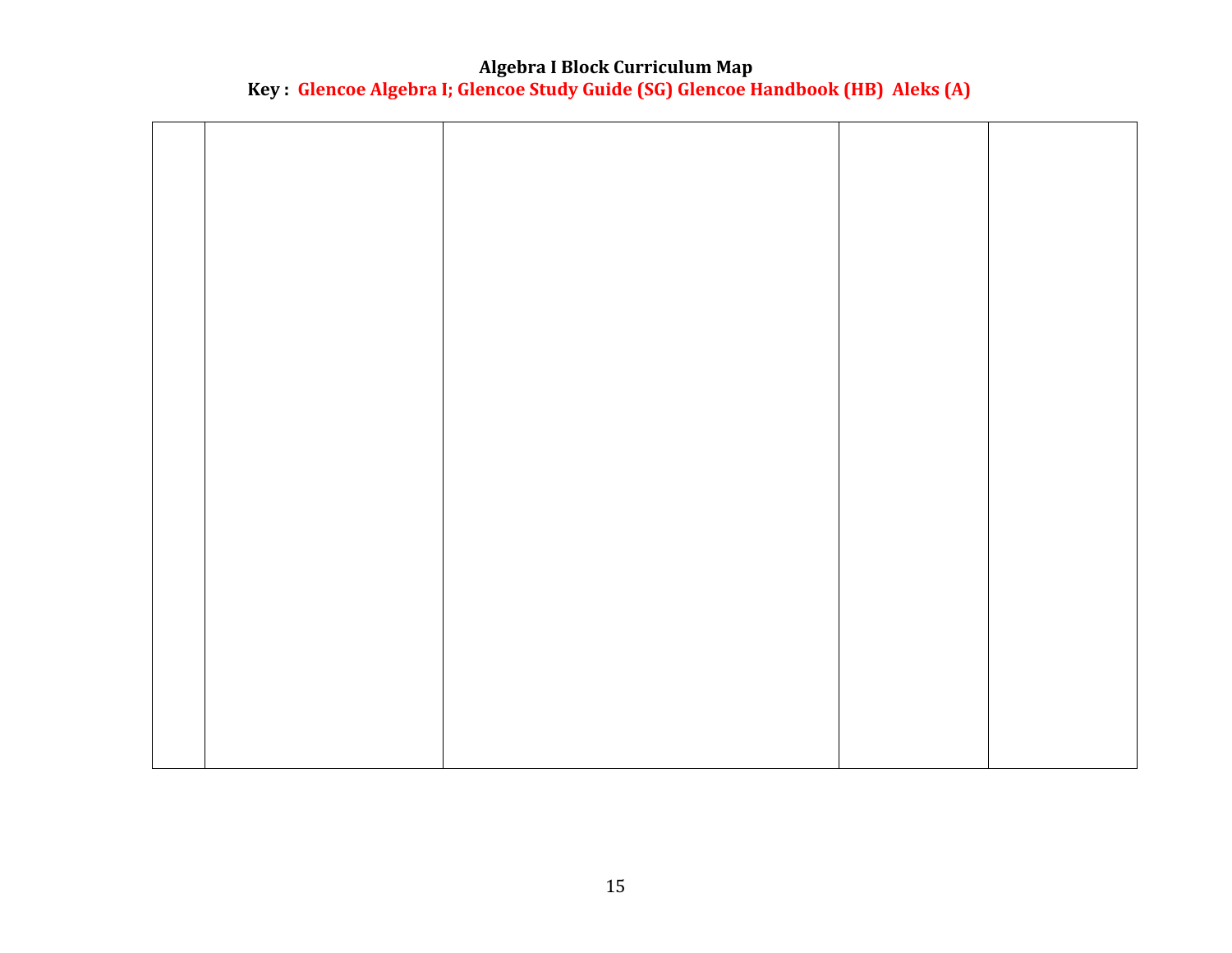| Algebra I Block Curriculum Map                                                   |  |
|----------------------------------------------------------------------------------|--|
| Key: Glencoe Algebra I; Glencoe Study Guide (SG) Glencoe Handbook (HB) Aleks (A) |  |